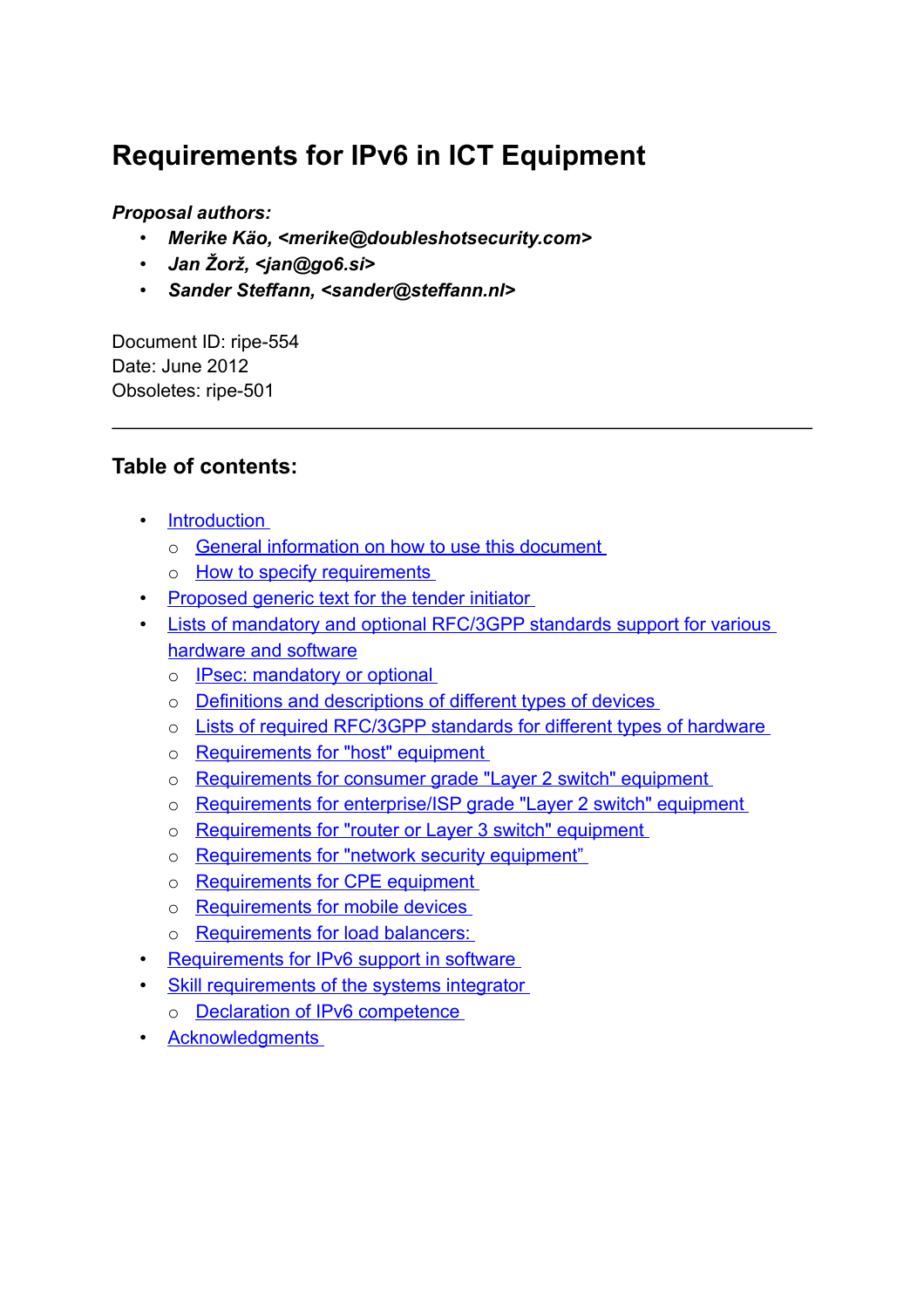## <span id="page-1-0"></span>**Introduction**

To ensure the smooth and cost-efficient uptake of IPv6 across their networks, it is important that governments and large enterprises specify requirements for IPv6 compatibility when seeking tenders for Information and Communication Technology (ICT) equipment and support. This document is intended to provide a Best Current Practice (BCP) and does not specify any standards or policy itself.

It can serve as a template that can be used by governments, large enterprises and all other organisations when seeking IPv6 support in their tenders or equipment requirements and offer guidance on what specifications to ask for. It can also serve as an aid to those people or organisations interested in tendering for government or enterprise contracts.

Be aware that the standards listed here have their origin in various bodies, which operate independent of the RIPE community, and that any of these standards might be changed or become replaced with a newer version. You may also need to adjust the recommendations to your specific local needs.

Some parts of this section are loosely based on the NIST/USGv6 profile developed by the US government:<sup>[1](#page-1-2)</sup> <http://www.antd.nist.gov/usgv6/>

The authors have modified these documents to make them more universally applicable. This option includes a list of RFC specification standards that must be supported, divided into eight categories of devices.

This document also follows the IPv6 Node requirements document, RFC6434. This RFC is the general IETF guidance on what parts of IPv6 need to be implemented by different devices.

#### <span id="page-1-1"></span>**General information on how to use this document**

An IPv6 Ready Logo certificate can be required for any device. This is the easiest way for vendors providing the equipment to prove that it fulfills basic IPv6 requirements. The tender initiator shall also provide the list of required mandatory and optional RFCs in order not to exclude vendors that did not yet put their equipment under IPv6 Ready Logo testing certifications. This way public tenders can't be accused of preferring any type or vendor of equipment.

<span id="page-1-2"></span><sup>&</sup>lt;sup>1</sup>The USGv6 specifications are currently undergoing an updated revision which is expected to be completed by early 2012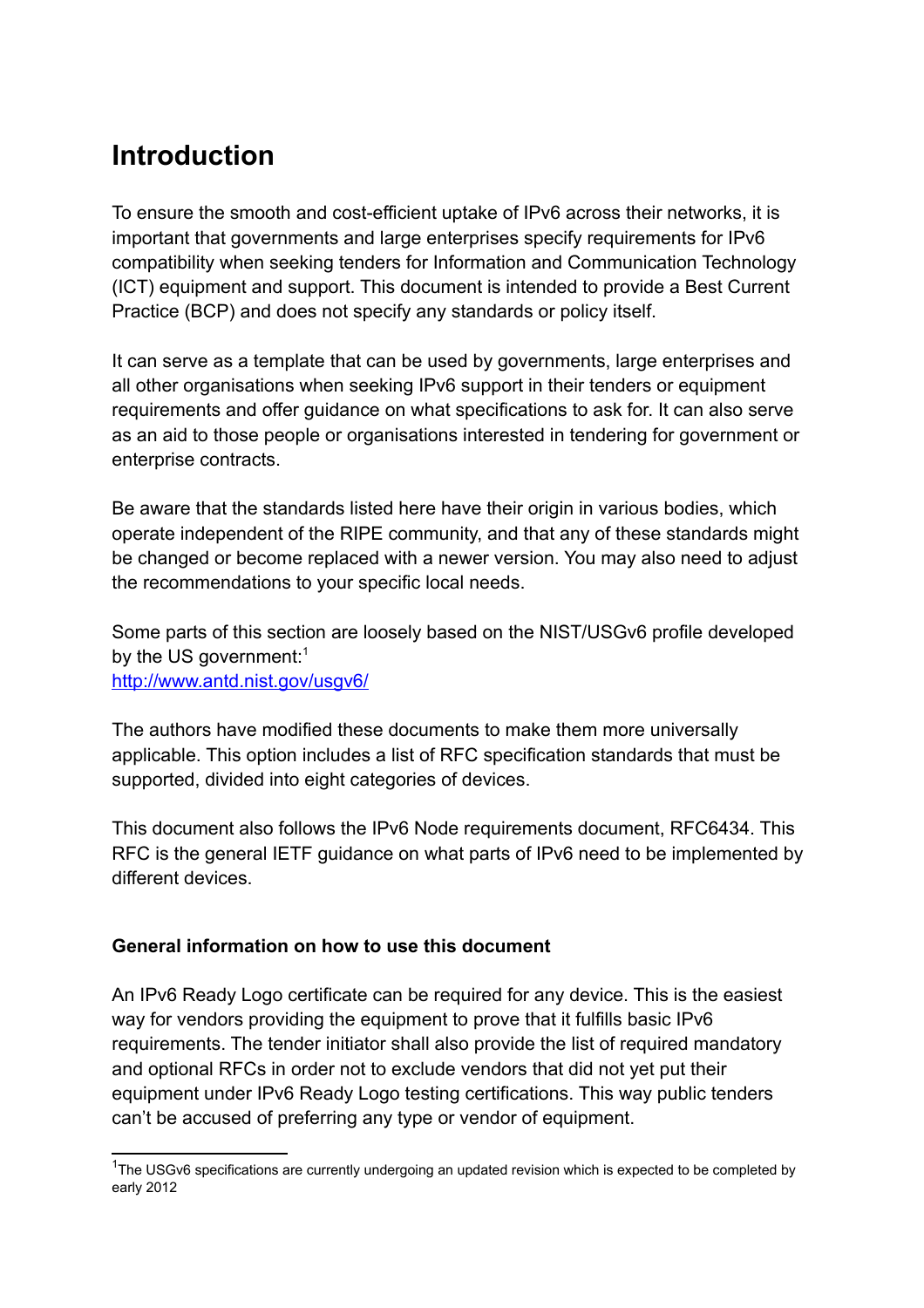When we specify the list of required RFCs, we must list all mandatory requirements, except the entries that start with, "If [functionality] is requested..." These entries are mandatory only if the tender initiator requires certain functionality. Please note that the tender initiator should decide what functionality is required, not the equipment vendor.

Certain features that are in the 'optional' section in this document might be important for your specific case and/or organisation. In such cases the tender initiator should move the requirement to the 'required' section in their tender request.

#### <span id="page-2-0"></span>**How to specify requirements**

As stated above, the IPv6 Ready Logo program does not cover all equipment that correctly supports IPv6; so declaring such equipment ineligible may not be desirable. This document recommends that the tender initiator specify that eligible equipment be either certified under the IPv6 Ready program or be compliant with the appropriate RFCs listed in the section below.

About the IPv6 Ready Logo program: <http://www.ipv6ready.org/>

Also note that there exists the BOUNDv6 project whose goal is to create a permanent multi-vendor network environment connecting approved laboratories where the community can test IPv6-enabled applications and devices in meaningful test scenarios. Tender initiators are encouraged to have a look and also use the results of this project.

About BOUNDv6: <http://www.boundv6.org/>

#### **Important note for tender initiator:**

The IPv6 Ready Logo certification covers basic IPv6 requirements and some advanced features, but not all of them. If you require any advanced feature that is not covered by IPv6 Ready Logo certification, please request a list of RFCs that covers those specific needs in addition to IPv6 Logo Certification. In the lists below RFCs that are covered in the IPv6 Ready Logo certification are marked with \*.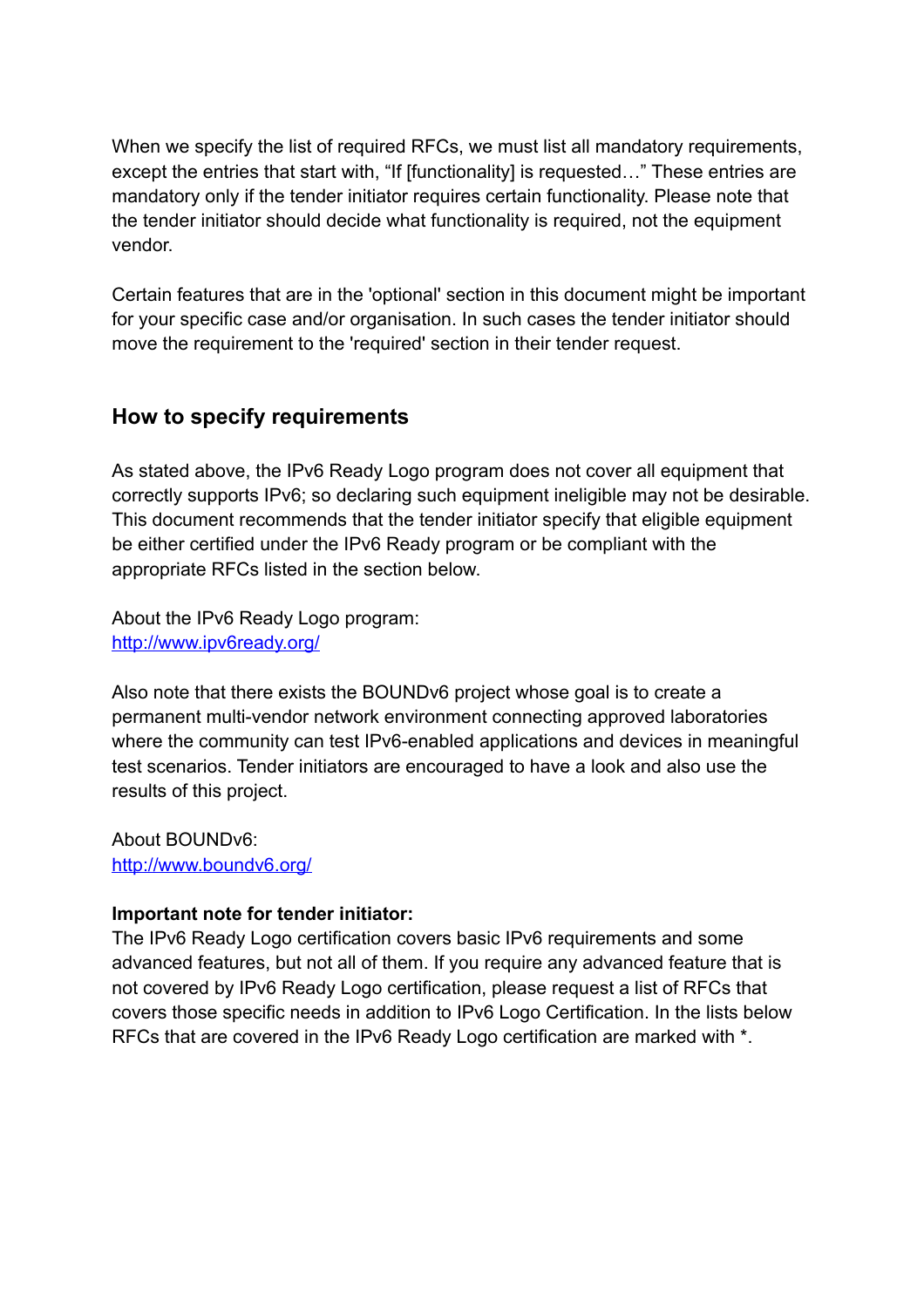# <span id="page-3-2"></span>**Proposed generic text for the tender initiator**

In every tender, following text shall be included:

*All ICT hardware as subject of this tender must support both the IPv4 and IPv6 protocols. Similar performance must be provided for both protocols in input, output and/or throughput data-flow performance, transmission and processing of packets.*

*IPv6 support can be verified and certified by the IPv6 Ready Logo certificate.*

*Any software that communicates via the IP protocol must support both protocol versions (IPv4 and IPv6). The difference must not be noticeable to users.*

*Equipment that has not been put through the IPv6 Ready testing procedures must comply with the RFCs listed below:*

*[appropriate list of selected mandatory and optional RFCs from below lists]*

## <span id="page-3-1"></span>**Lists of mandatory and optional RFC/3GPP technical specifications support for various hardware and software**

Requirements are divided by hardware equipment and integrator support.

It should be assumed that all IPv4 traffic will migrate to IPv6. All requirements placed on IPv4 traffic capabilities like latency, bandwidth and throughput should also be required for IPv6 traffic.

#### <span id="page-3-0"></span>**IPsec: mandatory or optional**

In the original IPv6 Node Requirements (RFC4294) standard, IPsec was listed as a 'MUST' implement to be standards compliant. The updated RFC (RFC6434) changed IPsec to a 'SHOULD' implement. Reasons for the change are stated in this new RFC.

The RIPE IPv6 Working Group has extensively discussed whether to make IPsec support mandatory or optional. The most vocal constituents showed support for moving IPsec to the optional sections, which is what is reflected in this document.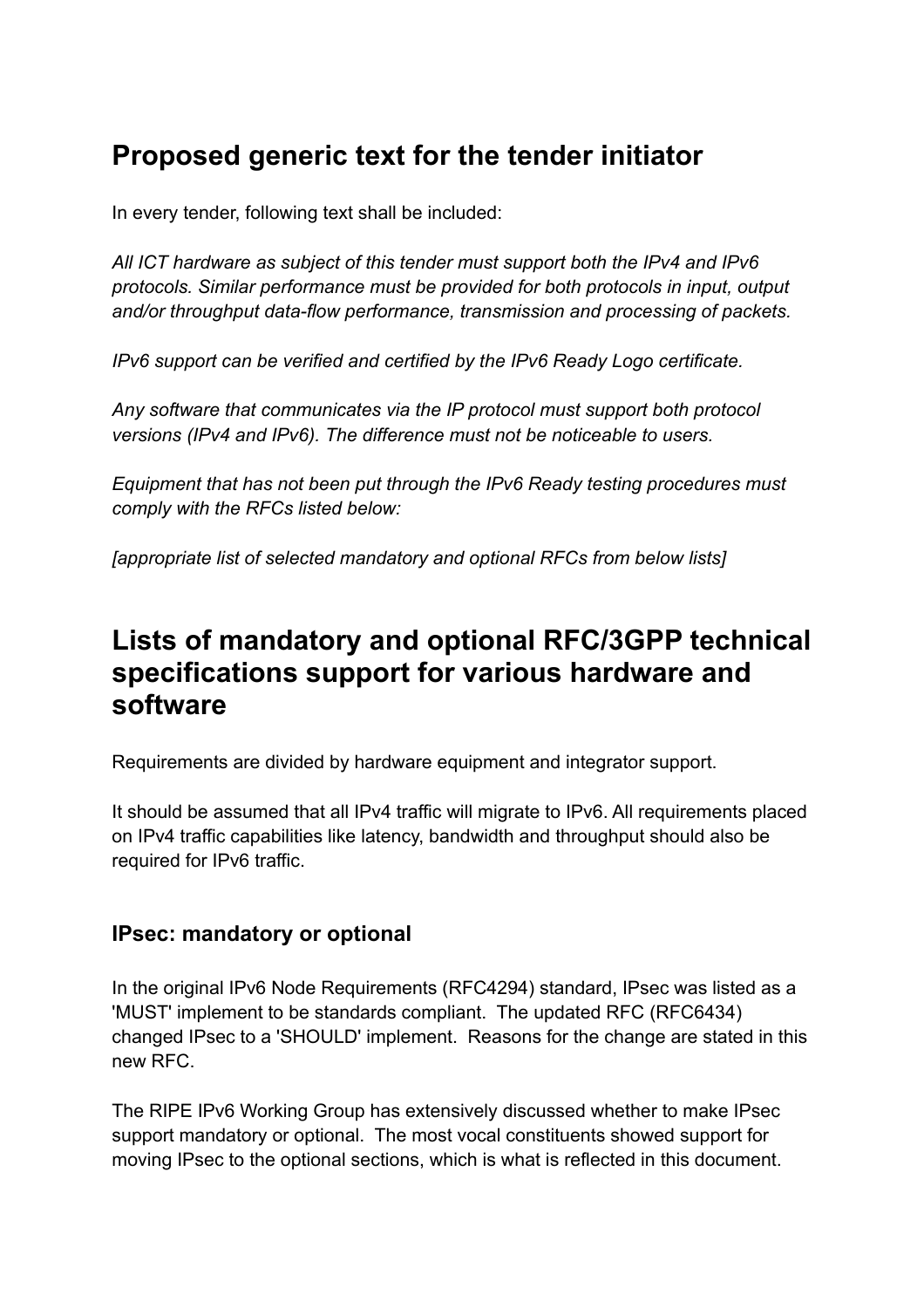While the consensus of the community was to make IPsec optional in most cases, the IETF have now stated that IPsec 'SHOULD' be implemented in the latest version of the IPv6 Node Requirements standard (RFC6434). In the IETF context, a SHOULD means that there may exist valid reasons in particular circumstances to ignore a particular item, but the full implications must be understood and carefully weighed before choosing a different course.

Organisations that use IPsec or expect to use it in the future should include the following in the mandatory section when initiating the tender:

• IPsec/IKEv2 [RFC4301, RFC4303, RFC4302, RFC5996] \*

#### <span id="page-4-0"></span>**Definitions and descriptions of different types of devices**

The following definitions will be used for classifying the varying hardware equipment. While some hardware may have overlapping functionality (i.e., a Layer 2 switch can act as a Layer 3 router or a router may have some firewall capabilities), it is expected that for any overlapping functionality, the requirements for each specific device be combined.

*Host:* A host is a network participant that sends and receives packets but does not forward them on behalf of others.

*Switch, or 'Layer 2 Switch':* A switch or 'Layer 2 switch' is a device that is primarily used for forwarding Ethernet frames based on their attributes. Exchanging Ethernet information with other Ethernet switches is usually part of its function.

*Router or 'Layer 3 Switch':* A router or 'Layer 3 switch' is a device that is primarily used for forwarding IP packets based on their attributes. Exchanging routing information with other Routers is usually part of its function.

*Network Security Equipment:* Network security equipment is devices whose primary function is to permit, deny and/or monitor traffic between interfaces in order to detect or prevent potential malicious activity. These interfaces can also include VPNs (SSL or IPsec). Network Security Equipment is often also a Layer 2 switch or a Router/Layer 3 switch.

*Customer Premise Equipment (CPE):* A CPE device is a small office or residential router that is used to connect home users and/or small offices in a myriad of configurations. Although a CPE is usually a Router, the requirements are different from an Enterprise/ISP Router Layer 3 switch.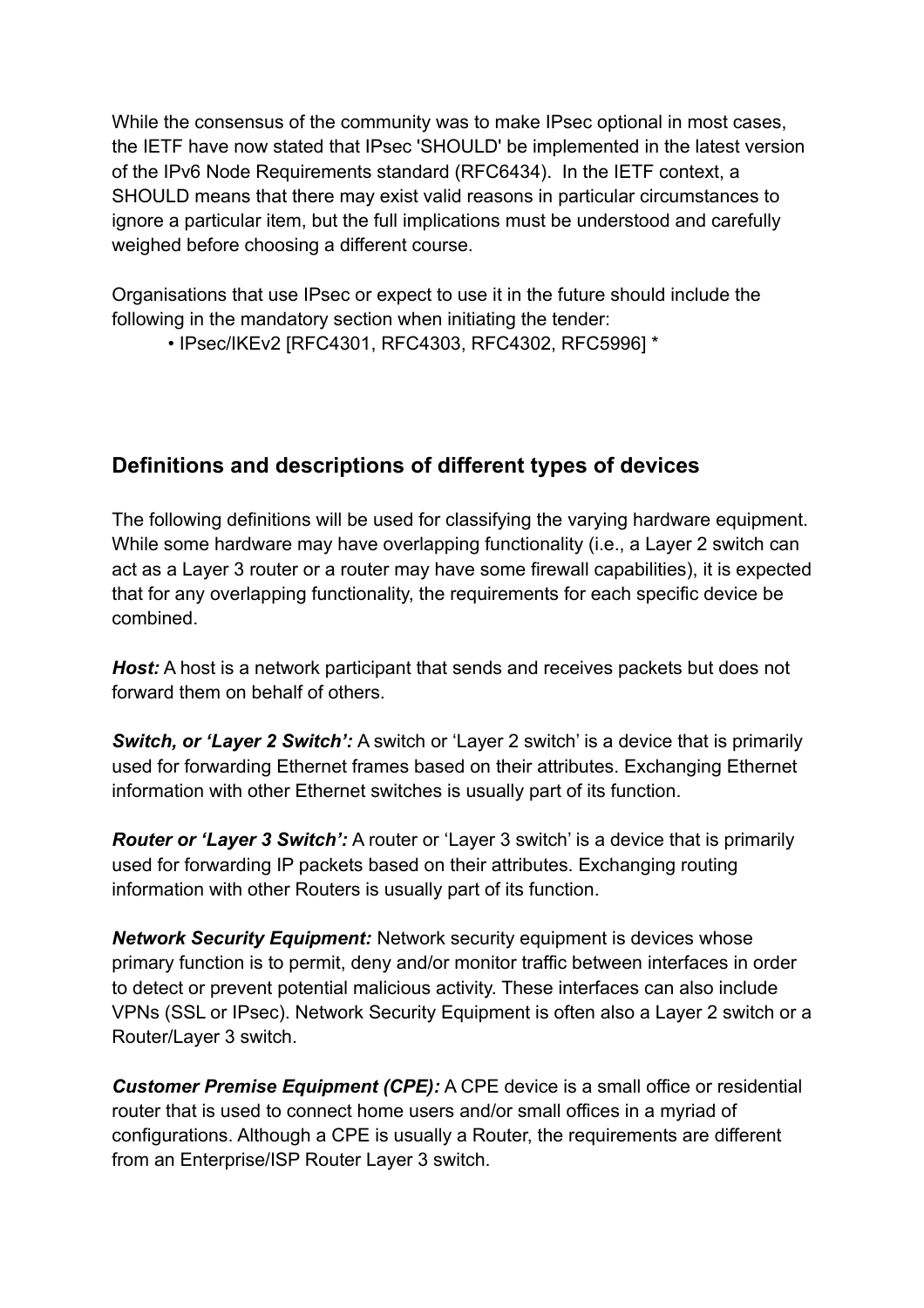*Mobile Device:* In the context of this document, a mobile device is a node that connects to a 3GPP defined system using some 3GPP specified access technology (such as 2G, 3G, or LTE). For situations where the network logic is being provided solely by a dedicated device A connected to another device B, the specification will refer to device A and not to device B. If the protocol logic is distributed (e.g. a computer with an external Ethernet interface that performs TCP checksum offloading), the aggregate system is being referred to.

*Load Balancer:* A load balancer is a networking device that distributes workload across multiple computers, servers or other resources, to achieve optimal or planned resource utilisation, maximise throughput, minimise response time, and avoid overload.

The following references are of relevance to this BCP document. At the time of publication, the editions indicated were valid. All references are subject to revision; users of this BCP document are therefore encouraged to investigate the possibility of applying the most recent edition of the references listed below.

## <span id="page-5-0"></span>**Lists of required RFC/3GPP standards for different types of hardware**

ICT hardware equipment is divided into seven functional groups:

- Host: client or server
- Layer 2 switch
- Router or Layer 3 switch
- Network security equipment (firewalls, IDS, IPS...)
- CPE
- Mobile device
- Load balancer

We have divided the following requirements into two categories, "mandatory" and "optional". Equipment must meet the mandatory standards requirements list. Support for the optional requirements may earn the tender applicant additional points, if so specified by the tender initiator.

Any hardware that does not comply with all of the mandatory standards should be marked as inappropriate by the tender evaluator.

The standards that are part of the IPv6 Ready Logo test procedures, typically performed by accredited labs, are marked with an asterisk \*.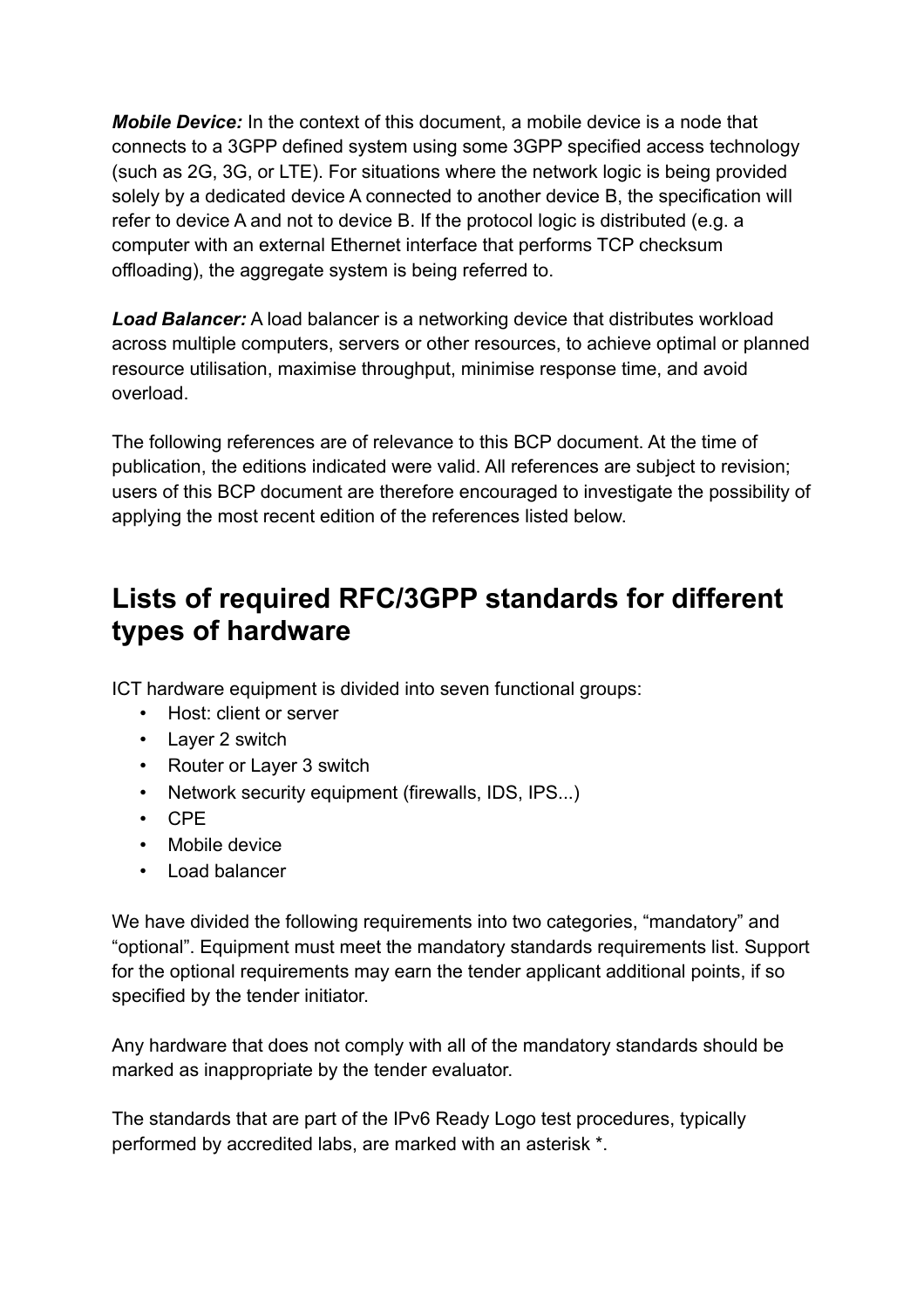### <span id="page-6-0"></span>**Requirements for "host" equipment**

Mandatory support:

- IPv6 Basic specification [RFC2460] \*
- IPv6 Addressing Architecture [RFC4291] \*
- Default Address Selection [RFC3484]
- Unique Local IPv6 Unicast Addresses (ULA) [RFC4193]
- ICMPv6 [RFC4443] \*
- DHCPv6 client [RFC3315] \*
- SLAAC [RFC4862] \*
- Path MTU Discovery [RFC1981] \*
- Neighbor Discovery [RFC4861] \*
- If support for tunneling and dual stack is required, the device must support Basic Transition Mechanisms for IPv6 Hosts and Routers [RFC4213]
- If support for mobile IPv6 is required, the device must support "MIPv6" [RFC6275, RFC5555] and "Mobile IPv6 Operation With IKEv2 and the Revised IPsec Architecture" [RFC4877]
- DNS protocol extensions for incorporating IPv6 DNS resource records [RFC3596]
- DNS message extension mechanism [RFC2671]
- DNS message size requirements [RFC3226]
- Deprecation of Type 0 Routing Headers in IPv6 [RFC5095] \*

- IPv6 Router Advertisement Options for DNS Configuration [RFC6106]
- Extended ICMP for multi-part messages [RFC4884]
- SeND [RFC3971]
- SLAAC Privacy Extensions [RFC4941]
- Stateless DHCPv6 [RFC3736] \*
- DS (Traffic class) [RFC2474, RFC3140]
- Cryptographically Generated Addresses [RFC3972]
- IPsec/IKEv2 [RFC4301, RFC4303, RFC4302, RFC5996] \*
- SNMP protocol [RFC3411]
- SNMP capabilities [RFC3412, RFC3413, RFC3414]
- SNMP MIBs for IP [RFC4293] Forwarding [RFC4292] and DiffServ [RFC3289]
- Multicast Listener Discovery version 2 [RFC3810] \*
- Packetisation Layer Path MTU Discovery [RFC4821]
- IPv6 Host-to-Router Load Sharing [RFC4311]
- Default Router Preferences and More-Specific Routes [RFC4191]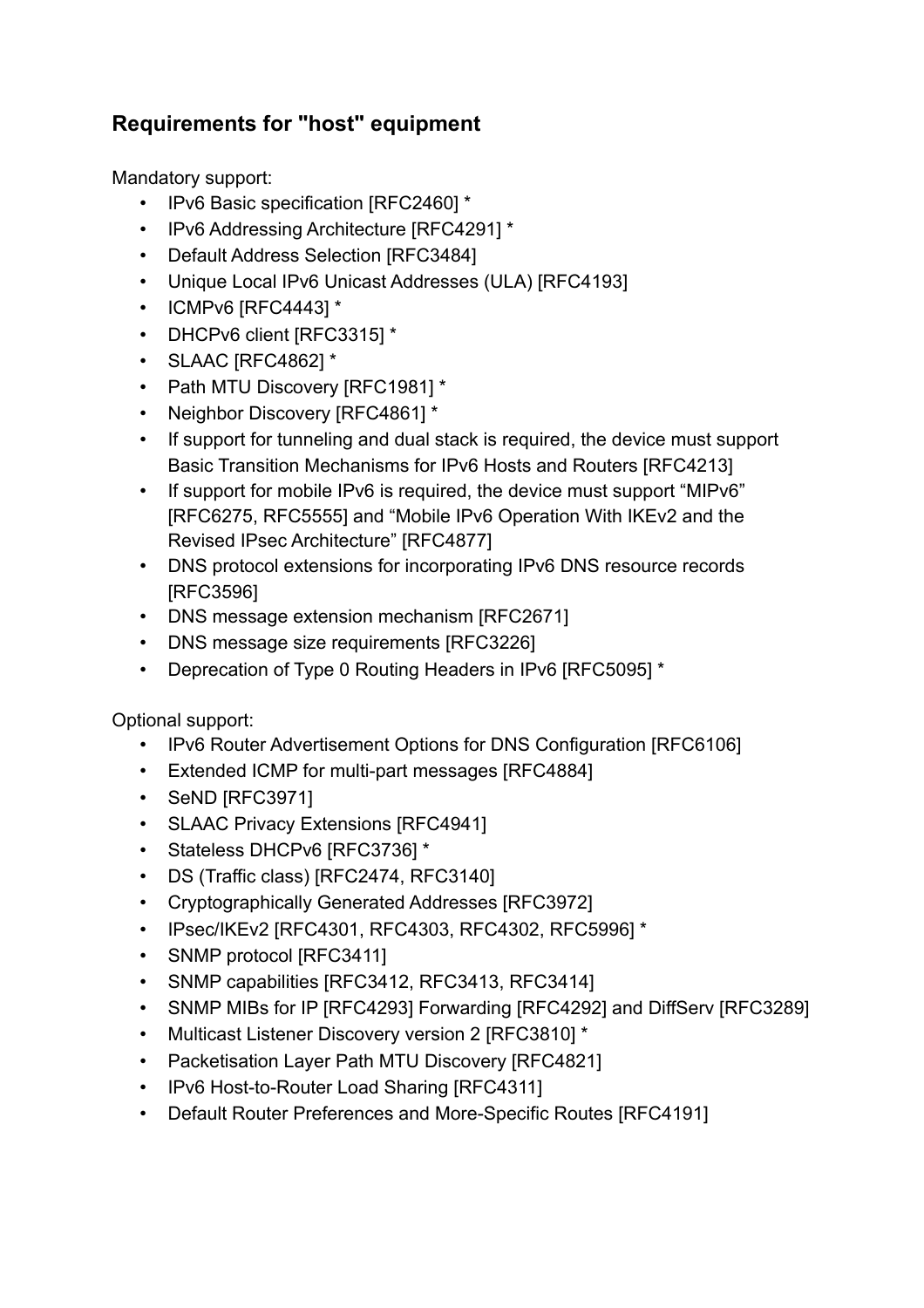#### <span id="page-7-1"></span>**Requirements for consumer grade "Layer 2 switch" equipment**

Optional support (management)

- MLDv2 snooping [RFC4541]
- IPv6 Basic specification [RFC2460] \*
- IPv6 Addressing Architecture [RFC4291] \*
- Default Address Selection [RFC3484]
- ICMPv6 [RFC4443] \*
- SLAAC [RFC4862] \*
- SNMP protocol [RFC3411]
- SNMP capabilities [RFC3412, RFC3413, RFC3414]
- SNMP MIBs for IP [RFC4293] Forwarding [RFC4292] and DiffServ [RFC3289]

### <span id="page-7-0"></span>**Requirements for enterprise/ISP grade "Layer 2 switch" equipment**

Mandatory support:

- MLDv2 snooping [RFC4541]
- DHCPv6 filtering [RFC3315]
- Router Advertisement (RA) filtering [RFC4862]
- Dynamic "IPv6 Neighbor solicitation/advertisement" inspection [RFC4861]
- Neighbor Unreachability Detection [NUD, RFC4861] filtering
- Duplicate Address Detection [DAD, RFC44[2](#page-7-2)9] snooping and filtering. <sup>2</sup>

Optional support (management):

- IPv6 Basic specification [RFC2460] \*
- IPv6 Addressing Architecture [RFC4291] \*
- Default Address Selection [RFC3484]
- ICMPv6 [RFC4443] \*
- SLAAC [RFC4862] \*
- SNMP protocol [RFC3411]
- SNMP capabilities [RFC3412, RFC3413, RFC3414]
- SNMP MIBs for IP [RFC4293] Forwarding [RFC4292] and DiffServ [RFC3289]
- IPv6 Routing Header [RFC2460, Next Header value 43] filtering \*
- Deprecation of Type 0 Routing Headers in IPv6 [RFC5095] \*
- UPnP filtering

<span id="page-7-2"></span><sup>&</sup>lt;sup>2</sup> The IETF Source Address Validation Improvements (SAVI) Working Group is currently working on RFCs that specify a framework for source address validation. Once these RFCs are published, the NUD and DAD filtering references can be changed accordingly.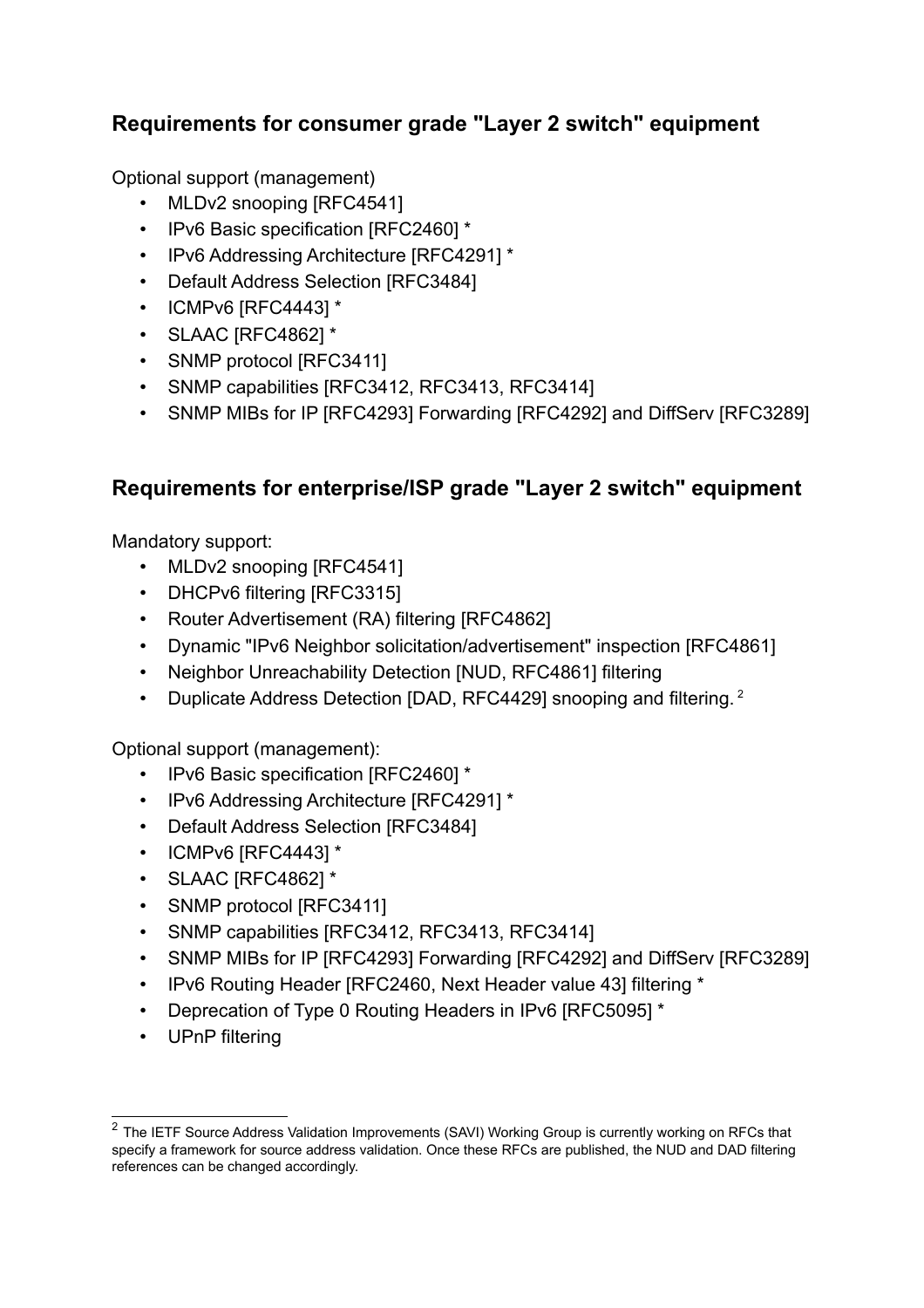### <span id="page-8-0"></span>**Requirements for "router or Layer 3 switch" equipment**

Mandatory support:

- IPv6 Basic specification [RFC2460] \*
- IPv6 Addressing Architecture [RFC4291] \*
- Default Address Selection [RFC3484]
- Unique Local IPv6 Unicast Addresses (ULA) [RFC4193]
- ICMPv6 [RFC4443] \*
- SLAAC [RFC4862] \*
- MLDv2 snooping [RFC4541]
- Multicast Listener Discovery version 2 [RFC3810] \*
- Router-Alert option [RFC2711]
- Path MTU Discovery [RFC1981] \*
- Neighbor Discovery [RFC4861] \*
- Deprecation of Type 0 Routing Headers in IPv6 [RFC5095] \*
- If a dynamic interior gateway protocol (IGP) is requested, then RIPng [RFC2080], OSPF-v3 [RFC5340] or IS-IS [RFC5308] must be supported. The contracting authority shall specify the required protocol.
- If OSPF-v3 is requested, the equipment must comply with "Authentication/Confidentiality for OSPF-v3" [RFC4552]
- If BGP4 protocol is requested, the equipment must comply with RFC4271, RFC1772, RFC4760, RFC1997, RFC3392 and RFC2545
- Support for QoS [RFC2474, RFC3140]
- If support for tunneling and dual stack is required, the device must support Basic Transition Mechanisms for IPv6 Hosts and Routers [RFC4213]
- If support for tunneling and dual stack is required, the device must support Generic Packet Tunneling and IPv6 [RFC2473]
- If 6PE is requested, the equipment must support "Connecting IPv6 Islands over IPv4 MPLS Using IPv6 Provider Edge Routers (6PE)" [RFC4798]
- If mobile IPv6 is requested, the equipment must support MIPv6 [RFC6275, RFC5555] and "Mobile IPv6 Operation With IKEv2 and the Revised IPsec Architecture" [RFC4877]
- If the IS-IS routing protocol is requested the equipment must support "M-ISIS: Multi-Topology (MT) Routing in Intermediate System to Intermediate Systems (IS-ISs)" [RFC5120]
- If MPLS functionality (for example, BGP-free core, MPLS TE, MPLS FRR) is requested, the PE-routers and route reflectors must support "Connecting IPv6 Islands over IPv4 MPLS Using IPv6 Provider Edge Routers (6PE)" [RFC4798]
- If Layer 3 VPN functionality is requested, the PE-routers and route reflectors must support "BGP-MPLS IP Virtual Private Network (VPN) Extension for IPv6 VPN" [RFC4659]
- If MPLS Traffic Engineering is used in combination with IS-IS routing protocol,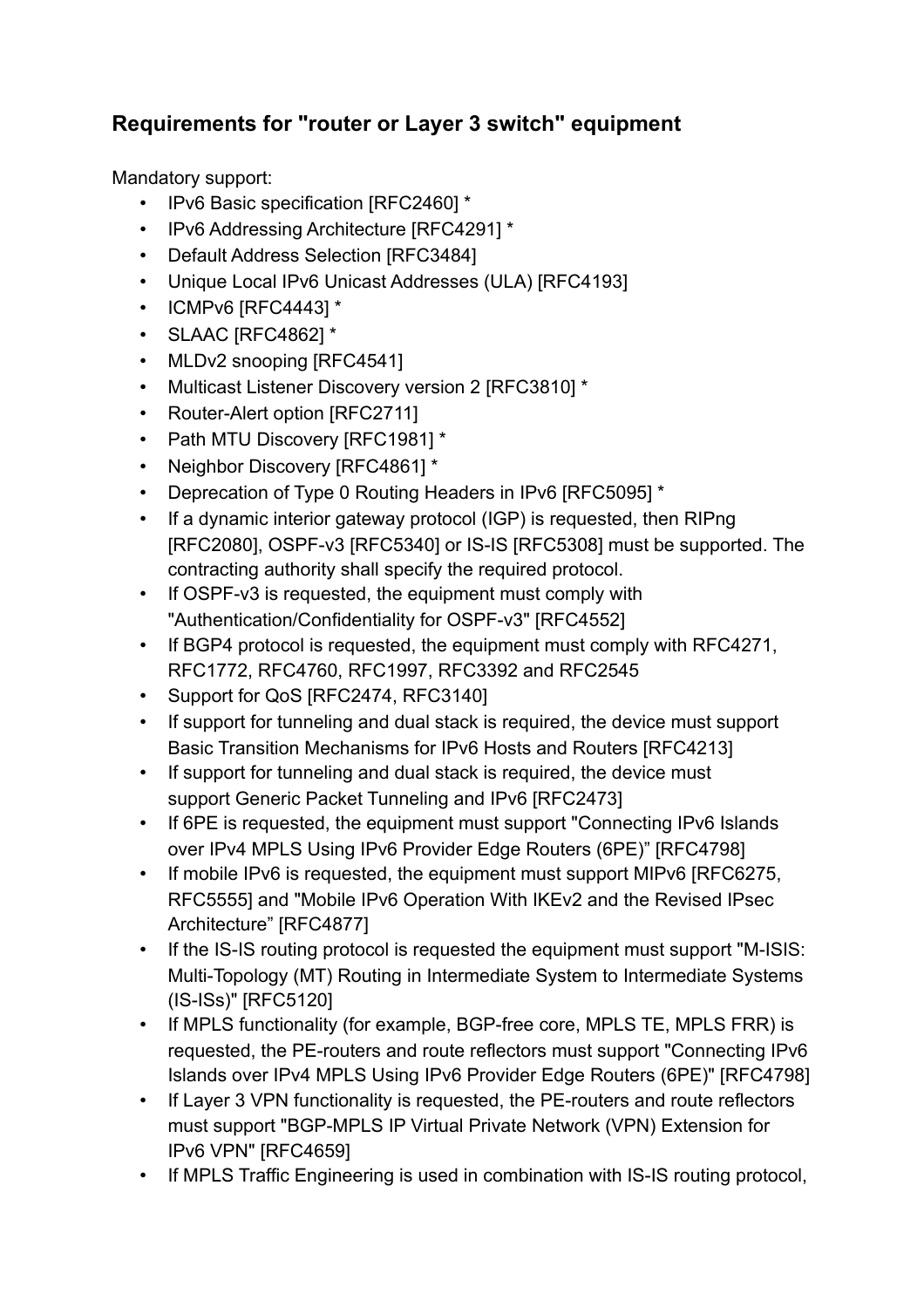the equipment must support "M-ISIS: Multi-Topology (MT) Routing in Intermediate System to Intermediate Systems (IS-ISs)" [RFC5120]

Optional support:

- IPv6 Router Advertisement Options for DNS Configuration [RFC6106]
- DHCPv6 client/server/relay [RFC3315] \*
- Extended ICMP for multi-part messages [RFC4884]
- SeND [RFC3971]
- SLAAC Privacy Extensions [RFC4941]
- Stateless DHCPv6 [RFC3736] \*
- DHCPv6 PD [RFC3633] \*
- Route Refresh for BGP-4 Capabilities [RFC2918]
- BGP Extended Communities Attribute [RFC4360]
- (QOS) Assured Forwarding [RFC2597]
- (QOS) Expedited Forwarding [RFC3246]
- Generic Routing Encapsulation [RFC2784]
- Cryptographically Generated Addresses [RFC3972]
- IPsec/IKEv2 [RFC4301, RFC4303, RFC4302, RFC5996] \*
- Using IPsec to Secure IPv6-in-IPv4 tunnels [RFC4891]
- SNMP protocol [RFC3411]
- SNMP capabilities [RFC3412, RFC3413, RFC3414]
- SNMP MIBs for IP [RFC4293] Forwarding [RFC4292] and DiffServ [RFC3289]
- DNS protocol extensions for incorporating IPv6 DNS resource records [RFC3596]
- DNS message extension mechanism [RFC2671]
- DNS message size Requirements [RFC3226]
- 127-bit IPv6 Prefixes on Inter-Router Links [RFC6164]
- Packetisation Layer Path MTU Discovery [RFC4821]
- IPv6 Host-to-Router Load Sharing [RFC4311]
- Default Router Preferences and More-Specific Routes [RFC4191]

#### <span id="page-9-0"></span>**Requirements for "network security equipment"**

Equipment in this section is divided into three subgroups:

- Firewall (FW)
- Intrusion prevention device (IPS)
- Application firewall (APFW)

For every mandatory standard the applicable subgroups are specified in parentheses at the end of the line.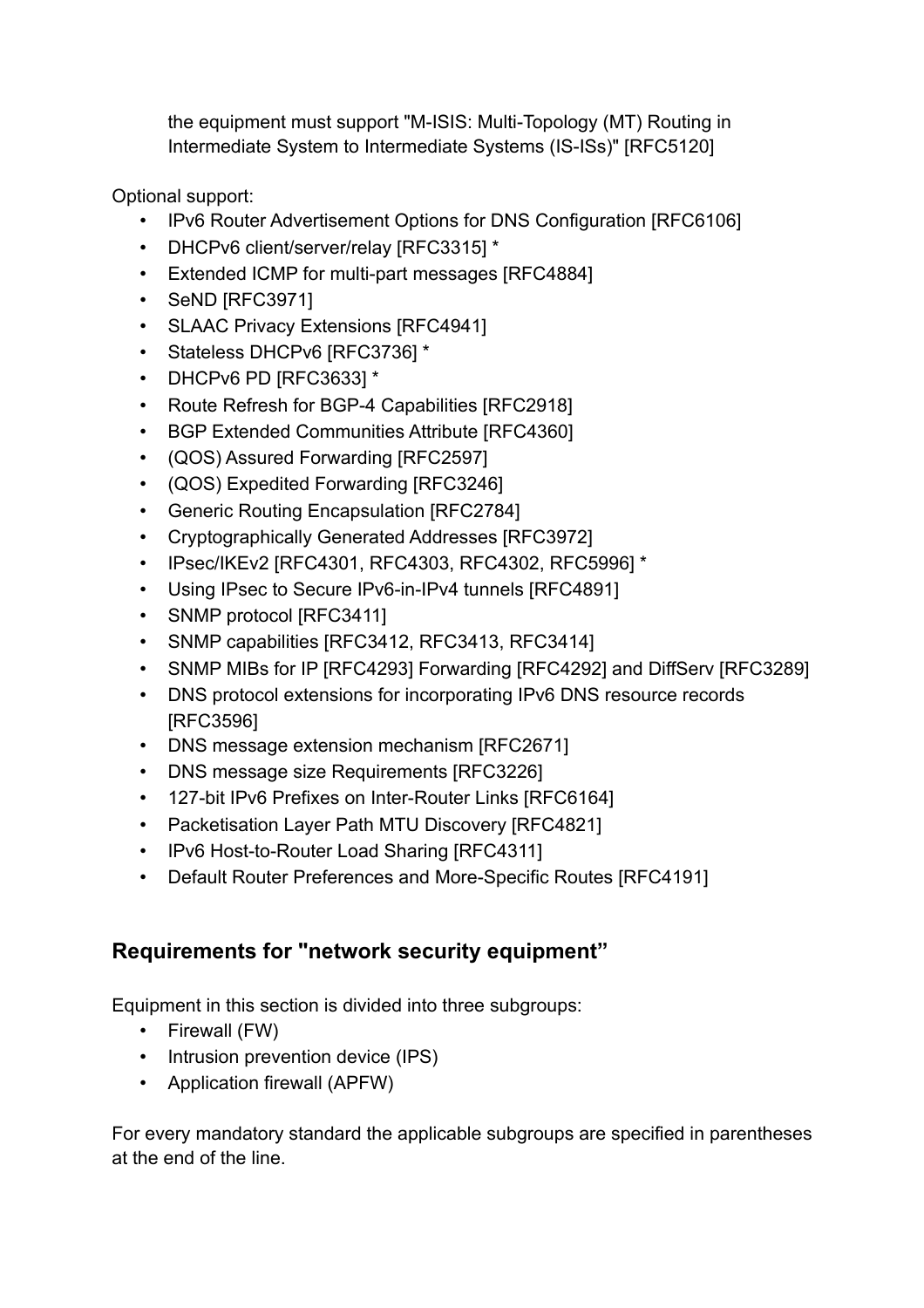Mandatory support:

- IPv6 Basic specification [RFC2460] (FW, IPS, APFW) \*
- IPv6 Addressing Architecture [RFC4291] (FW, IPS, APFW)
- Default Address Selection [RFC3484] (FW, IPS, APFW)
- ICMPv6 [RFC4443] (FW, IPS, APFW) \*
- SLAAC [RFC4862] (FW, IPS) \*
- Deprecation of Type 0 Routing Headers in IPv6 [RFC5095] \*
- Inspecting IPv6-in-IPv4 protocol-41 traffic, which is specified in: Basic Transition Mechanisms for IPv6 Hosts and Routers [RFC4213] (IPS)
- Router-Alert option [RFC2711] (FW, IPS)
- Path MTU Discovery [RFC1981] (FW, IPS, APFW) \*
- Neighbor Discovery [RFC4861] (FW, IPS, APFW) \*
- If the request is for the BGP4 protocol, the equipment must comply with RFC4271, RFC1772, RFC4760 and RFC2545 (FW, IPS, APFW)
- If the request is for a dynamic internal gateway protocol (IGP), then the required RIPng [RFC2080], OSPF-v3 [RFC5340] or IS-IS [RFC5308] must be supported. The contracting authority shall specify the required protocol. (FW, IPS, APFW)
- If OSPF-v3 is requested, the device must support "Authentication/Confidentiality for OSPFv3" [RFC4552] (FW, IPS, APFW)
- Support for QoS [RFC2474, RFC3140] (FW, APFW)
- If tunneling is required, the device must support Basic Transition Mechanisms for IPv6 Hosts and Routers [RFC4213] (FW)

A Network Security Device is often placed where a Layer 2 switch or a router/Layer 3 switch would otherwise be placed. Depending on this placement those requirements should be included.

Functionality and features that are supported over IPv4 should be comparable with the functionality supported over IPv6. For example, if an intrusion prevention system is capable of operating over IPv4 in Layer 2 and Layer 3 mode, then it should also offer this functionality over IPv6. Or if a firewall is running in a cluster capable of synchronising IPv4 sessions between all members of a cluster, then this must also be possible with IPv6 sessions.

- IPv6 Router Advertisement Options for DNS Configuration [RFC6106]
- DHCPv6 client/server/relay [RFC3315] \*
- Extended ICMP for Multipart Messages [RFC4884]
- SeND [RFC3971]
- SLAAC Privacy Extensions [RFC4941]
- Stateless DHCPv6 [RFC3736] \*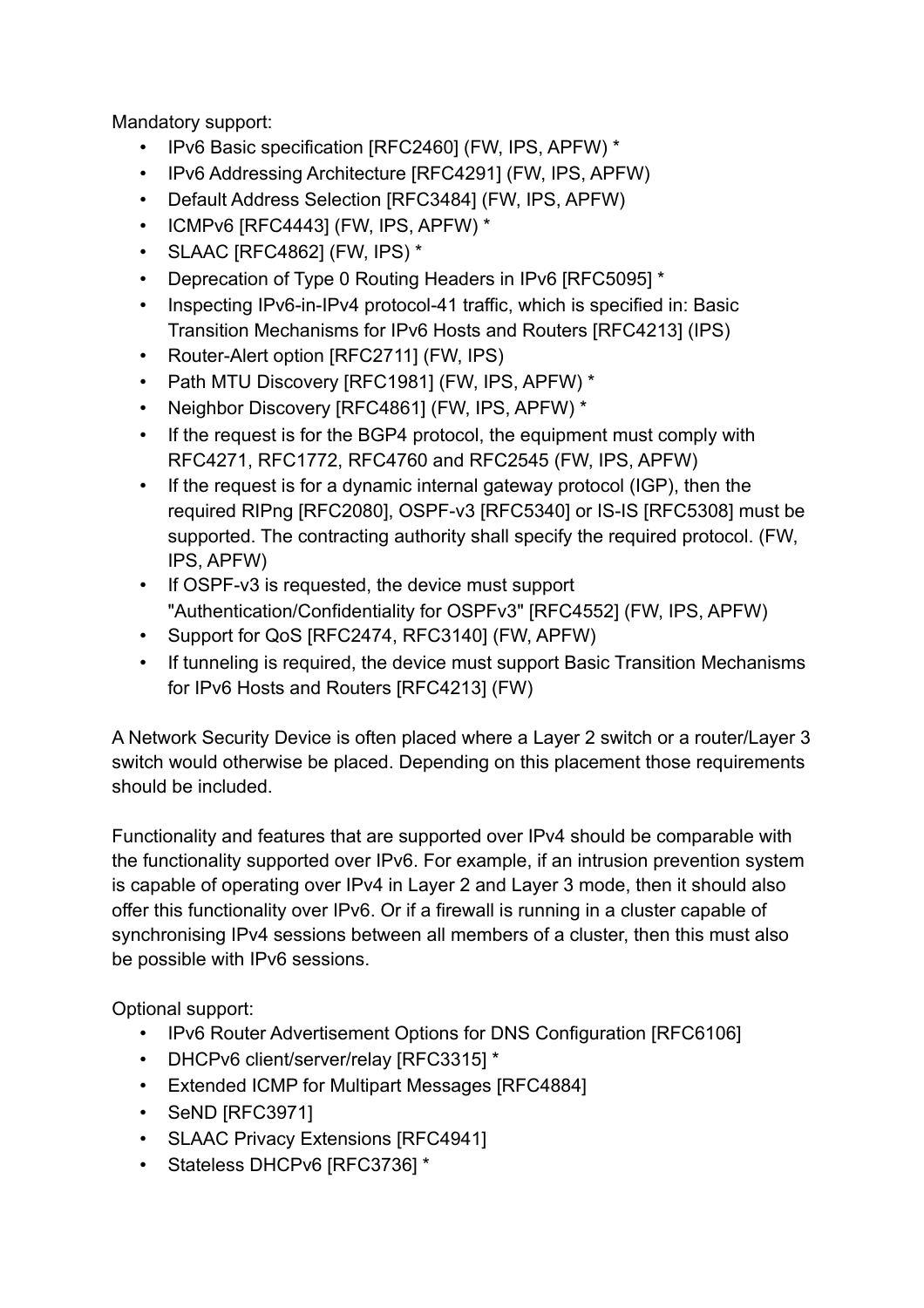- DHCPv6 PD [RFC3633] \*
- BGP Communities Attribute [RFC1997]
- BGP Capabilities Advertisement WITH-4 [RFC3392]
- (QOS) Assured Forwarding [RFC2597]
- (QOS) Expedited Forwarding [RFC3246]
- Unique Local IPv6 Unicast Addresses (ULA) [RFC4193]
- Cryptographically Generated Addresses [RFC3972]
- IPsec/IKEv2 [RFC4301, RFC4303, RFC4302, RFC5996] \*
- Using IPsec to Secure IPv6-in-IPv4 Tunnels [RFC4891] (FW)
- OSPF-v3 [RFC5340]
- Authentication/Confidentiality for OSPF-v3 [RFC4552]
- Generic Packet Tunneling and IPv6 [RFC2473]
- SNMP protocol [RFC3411]
- SNMP capabilities [RFC3412, RFC3413, RFC3414]
- SNMP MIBs for IP [RFC4293] Forwarding [RFC4292] and DiffServ [RFC3289]
- DNS extensions to support IPv6 [RFC3596]
- DNS message extension mechanism [RFC2671]
- DNS message size requirements [RFC3226]
- Using IPSec to Secure IPv6-in-IPv4 Tunnels [RFC4891]
- Multicast Listener Discovery version 2 [RFC3810] \*
- MLDv2 snooping [RFC4541] (when in L2 or passthrough mode) \*
- Packetisation Layer Path MTU Discovery [RFC4821]
- IPv6 Configuration in Internet Key Exchange Protocol Version 2 (IKEv2) [RFC5739]
- IPv6 Host-to-Router Load Sharing [RFC4311]
- Default Router Preferences and More-Specific Routes [RFC4191]

#### <span id="page-11-0"></span>**Requirements for CPE equipment**

Mandatory support:

• RFC6204 (Basic Requirements for IPv6 Customer Edge Routers) \*

- IPsec/IKEv2 [RFC4301, RFC4303, RFC4302, RFC5996] \*
- If support for mobile IPv6 is required, the device needs to comply to "MIPv6" [RFC6275, RFC5555] and "Mobile IPv6 Operation With IKEv2 and the Revised IPsec Architecture" [RFC4877]
- Extended ICMP for multi-part messages [RFC4884]
- SeND [RFC3971]
- SLAAC Privacy Extensions [RFC4941]
- DS (Traffic class) [RFC2474, RFC3140]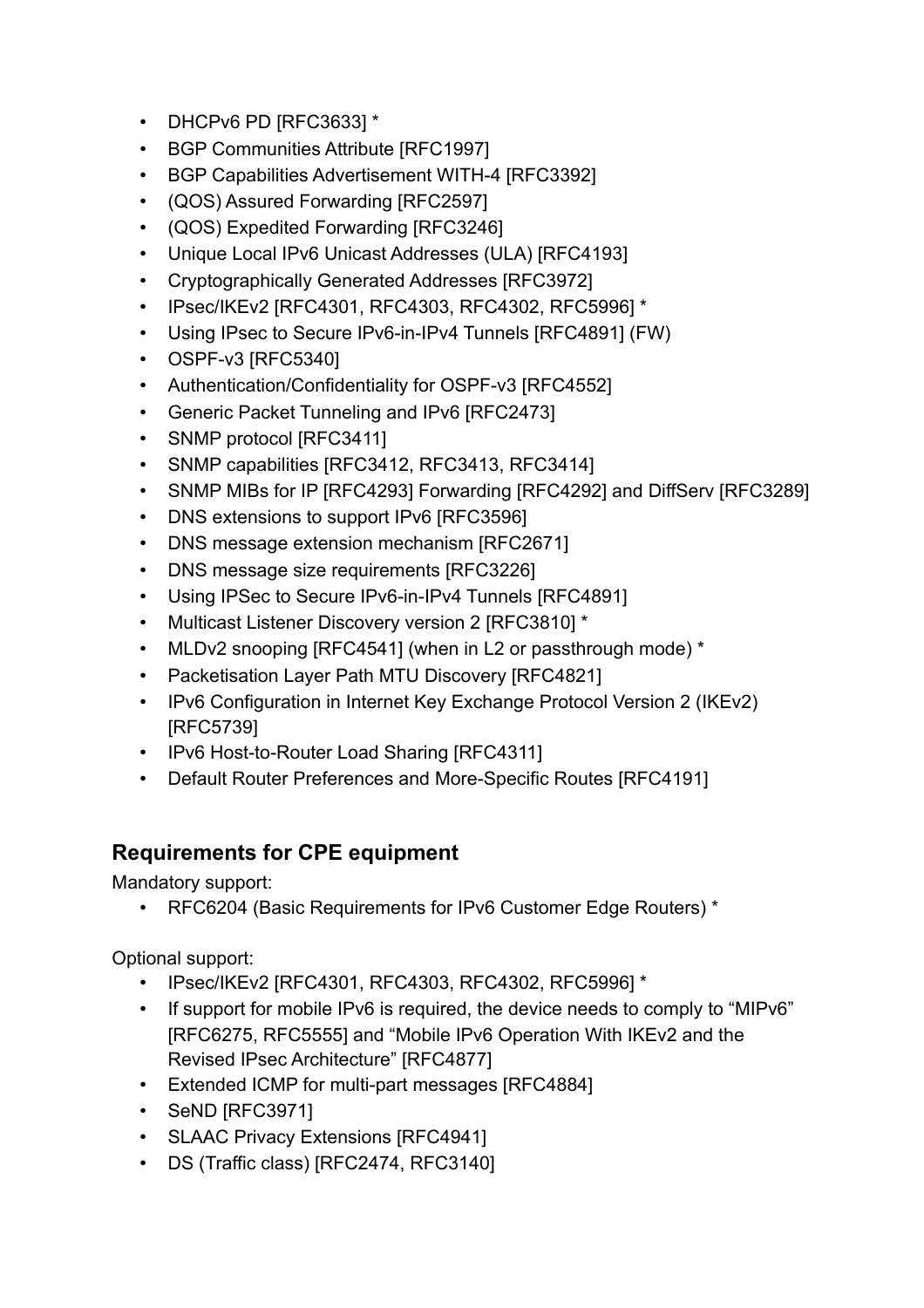- Cryptographically Generated Addresses [RFC3972]
- SNMP protocol [RFC3411]
- SNMP capabilities [RFC3412, RFC3413, RFC3414]
- SNMP MIBs for IP [RFC4293] Forwarding [RFC4292] and DiffServ [RFC3289]
- Multicast Listener Discovery version 2 [RFC3810] \*
- Packetisation Layer Path MTU Discovery [RFC4821]
- IPv6 Rapid Deployment on IPv4 Infrastructures (6rd) IRFC59691
- Dual-Stack Lite Broadband Deployments Following IPv4 Exhaustion [RFC6333] If support this then also must support Dynamic Host Configuration protocol for IPv6 (DHCPv6) Option for Dual-Stack Lite [RFC6334]
- The A+P Approach to the IPv4 Address Shortage [RFC6346]
- IPv6 Configuration in Internet Key Exchange Protocol Version 2 (IKEv2) [RFC5739]
- IPv6 Host-to-Router Load Sharing [RFC4311]
- Default Router Preferences and More-Specific Routes [RFC4191]

#### <span id="page-12-0"></span>**Requirements for mobile devices**

Mandatory support:

- IPv6 basic specification [RFC2460] \*
- Neighbor Discovery for IPv6 [RFC4861] \*
- IPv6 Stateless Address Autoconfiguration [RFC4862] \*
- IPv6 Addressing Architecture [RFC4291] \*
- ICMPv6 [RFC4443] \*
- IPv6 over PPP [RFC2472]
- Multicast Listener Discovery version 2 [RFC3810] \*
- IPv6 Router Alert Option [RFC2711]
- DNS protocol extensions for incorporating IPv6 DNS resource records [RFC3596]

- Privacy Extensions for Stateless Address Autoconfiguration in IPv6 [RFC4941]
- Path MTU Discovery for IPv6 [RFC1981] \*
- Generic Packet Tunneling for IPv6 [RFC2473]
- DHCPv6 [RFC3315] \*
- Stateless DHCPv6 [RFC3736]
- DHCPv6 option for SIP servers [RFC3319]
- IPv6 Prefix Options for DHCPv6 [RFC3633]
- Prefix Exclude Option for DHCPv6-based Prefix Delegation [draft-ietf-dhc-pdexclude]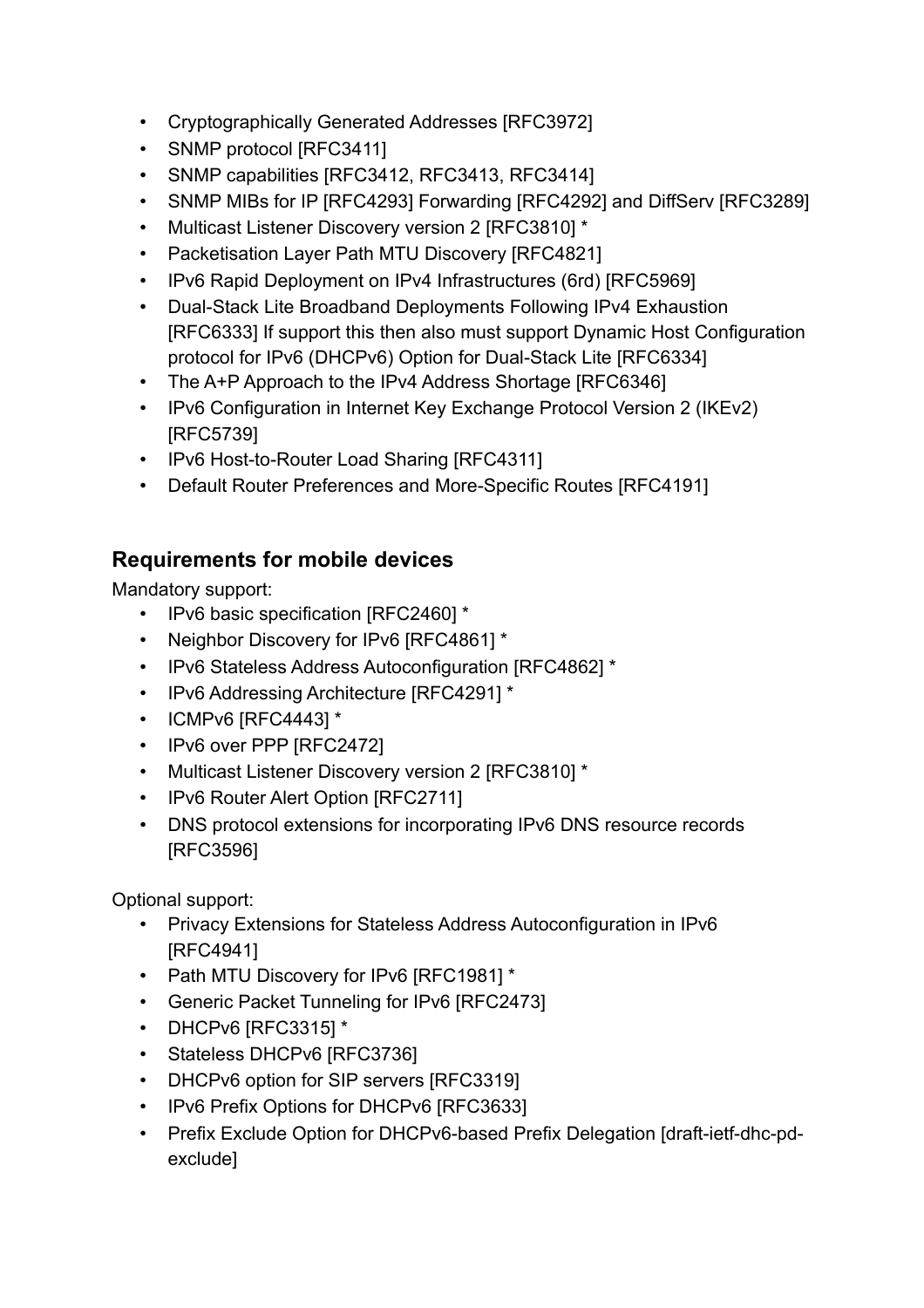- Default Address Selection [RFC3484]
- IPsec/IKEv2 [RFC4301, RFC4303, RFC4302, RFC5996] \*
- IKEv2 Mobility and Multihoming Protocol MOBIKE [RFC 4555]
- IPv6 Host-to-Router Load Sharing [RFC4311]
- Default Router Preferences and More-Specific Routes [RFC4191]

References:

- 3GPP
	- Internetworking Between Public Land Mobile Network (PLMN) supporting packet based services and Packet Data Networks (PDN) [3GPP TS 29.061]
	- GPRS Service Description [3GPP TS 23.060]
	- General Packet Radio Service (GPRS) enhancements for Evolved Universal Terrestrial Radio Access Network (E-UTRAN) access [3GPP TS 23.401]
	- Signaling flows for IP multimedia Call control based on SIP and SDP [3GPP TS 24.228]
	- IP multimedia call control protocol based on SIP and SDP [3GPP TS 24.229]
	- IP Based Multimedia Framework [3GPP TS 22.941]
	- Architectural Requirements [3GPP TS 23.221]
	- Packet domain; Mobile Stations (MS) Supporting Packet Switching Service [3GPP TS 27.060]
	- IPv6 migration guidelines [3GPP TR 23.975]
- IETF
	- IPv6 for Some Second and Third Generation Cellular Hosts [RFC3316]
	- Recommendations for IPv6 in 3GPP Standards [RFC3314]
	- IPv6 in 3rd Generation Partnership Project (3GPP) [RFC6459]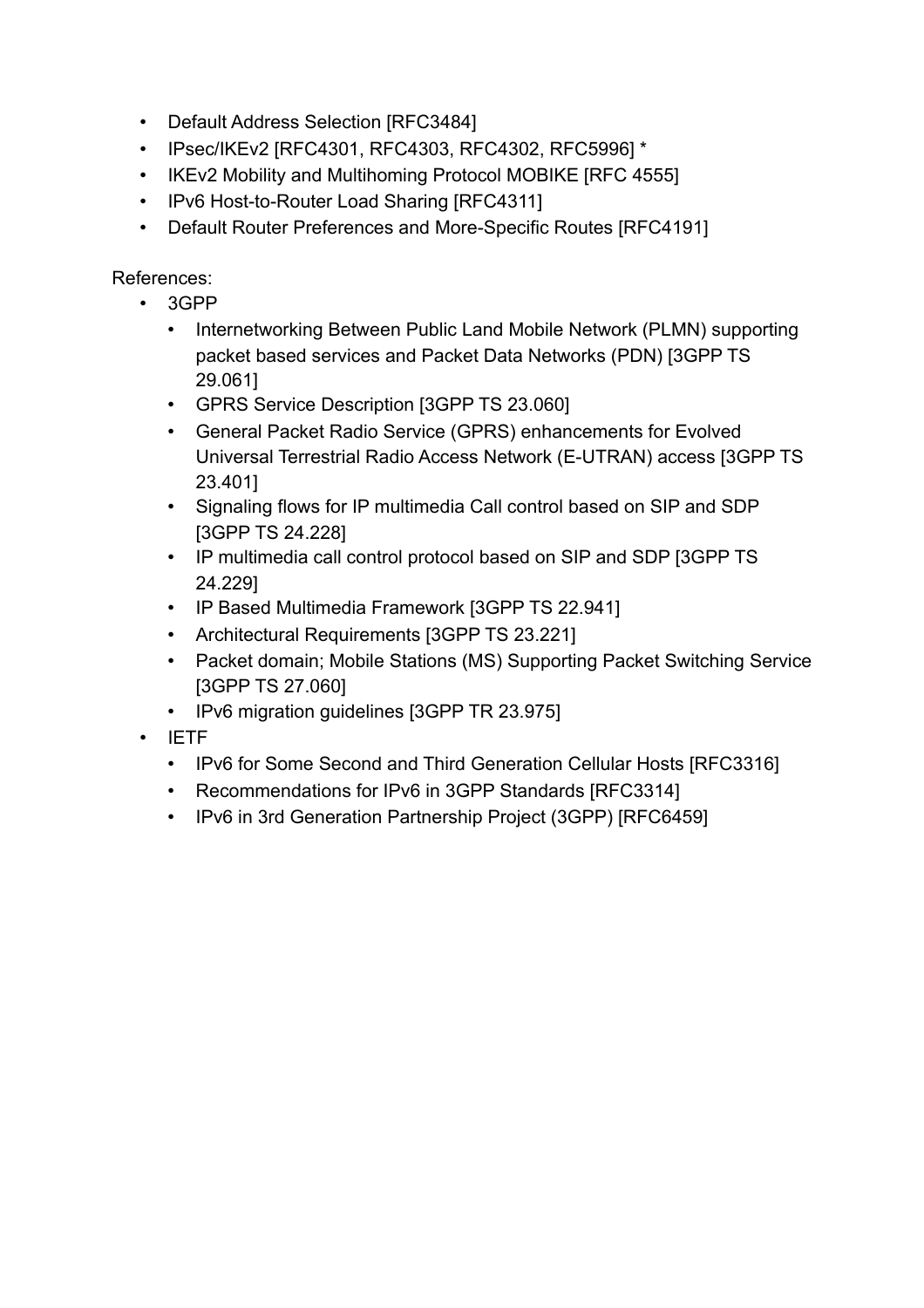### <span id="page-14-0"></span>**Requirements for load balancers**

A load balancer distributes incoming requests and/or connections from clients to multiple servers. Load balancers will have to support several combinations of IPv4 and IPv6 connections:

- Load balancing IPv6 clients to IPv6 servers (6-to-6) **must** be supported
- Load balancing IPv6 clients to IPv4 servers (6-to-4) **must** be supported
- Load balancing IPv4 clients to IPv4 servers (4-to-4) **should** be supported
- Load balancing IPv4 clients to IPv6 servers (4-to-6) **should** be supported
- Load balancing a single external/virtual IPv4 address to a mixed set of IPv4 and IPv6 servers **should** be supported
- Load balancing a single external/virtual IPv6 address to a mixed set of IPv4 and IPv6 servers **should** be supported

If a load balancer provides Layer 7 (application level / reverse proxy, defined as 'surrogate' in section 2.2 of RFC3040) load balancing then support for the Xforwarded-for (or equivalent) header in HTTP **must** be provided in order to make the source IP address of the client visible to the servers.

Mandatory support:

- IPv6 Basic specification [RFC2460] \*
- IPv6 Addressing Architecture [RFC4291] \*
- Default Address Selection [RFC3484]
- Unique Local IPv6 Unicast Addresses (ULA) [RFC4193]
- ICMPv6 [RFC4443] \*
- Path MTU Discovery [RFC1981] \*
- Neighbor Discovery [RFC4861] \*
- DNS protocol extensions for incorporating IPv6 DNS resource records [RFC3596]
- DNS message extension mechanism [RFC2671]
- DNS message size requirements [RFC3226]
- Deprecation of Type 0 Routing Headers in IPv6 [RFC5095] \*

- IPv6 Router Advertisement Options for DNS Configuration [RFC6106]
- Extended ICMP for multi-part messages [RFC4884]
- SeND [RFC3971]
- DS (Traffic class) [RFC2474, RFC3140]
- Cryptographically Generated Addresses [RFC3972]
- SNMP protocol [RFC3411]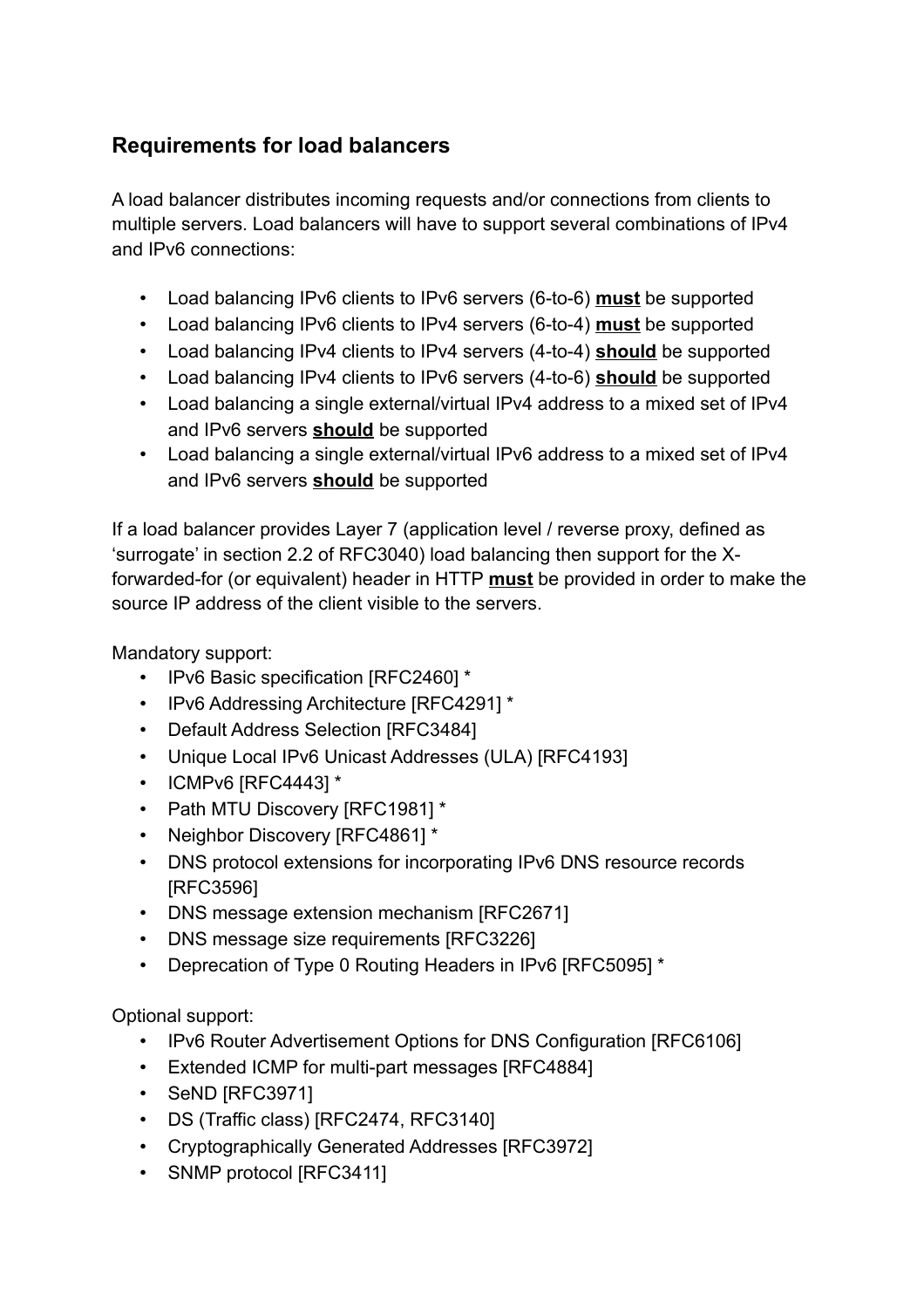- SNMP capabilities [RFC3412, RFC3413, RFC3414]
- SNMP MIBs for IP [RFC4293] Forwarding [RFC4292] and DiffServ [RFC3289]
- Multicast Listener Discovery version 2 [RFC3810] \*
- Packetisation Layer Path MTU Discovery [RFC4821]
- NAT64/DNS64 [RFC6146, RFC6147]
- If support for IPsec is required, the device must support IPsec/IKEv2 [RFC4301, RFC4303, RFC4302, RFC5996] \* and Redirect Mechanism for the Internet Key Exchange Protocol Version 2 (IKEv2) [RFC5685]
- If support for BGP4 is required, the equipment must comply with RFC4271, RFC1772, RFC4760 and RFC2545
- If support for a dynamic internal gateway protocol (IGP) is required, the RIPng [RFC2080], OSPF-v3 [RFC5340] or IS-IS [RFC5308] must be supported. The contracting authority shall specify the required protocol.
- If OSPF-v3 is requested, the device must support "Authentication/Confidentiality for OSPFv3" [RFC4552] (FW, IPS, APFW)
- IPv6 Host-to-Router Load Sharing [RFC4311] (FW)
- Default Router Preferences and More-Specific Routes [RFC4191] (FW)

## <span id="page-15-0"></span>**Requirements for IPv6 support in software**

All software must support IPv4 and IPv6 and be able to communicate over IPv4-only, IPv6-only and dual-stack networks. If software includes network parameters in its local or remote server settings, it should also support configuration of IPv6 parameters.

All features that are offered over IPv4 must also be available over IPv6. The user should not experience any noticeable difference when software is communicating over IPv4 or IPv6, unless this is providing explicit benefit to the user.

It is strongly recommended not to use any address literals in software code, as described in "Default Address Selection for Internet Protocol version 6" [RFC3484].

# <span id="page-15-1"></span>**Skill requirements of the systems integrator**

Vendors and resellers that offer system integration services must have at least three employees who have valid certificates of competency from the equipment manufacturers for the equipment that is sold as part of the tender. These employees must also have general knowledge of the IPv6 protocol, IPv6 network planning and IPv6 security (as also indicated by the certification for these skills). If it becomes obvious during the equipment installation and integration that the integrator's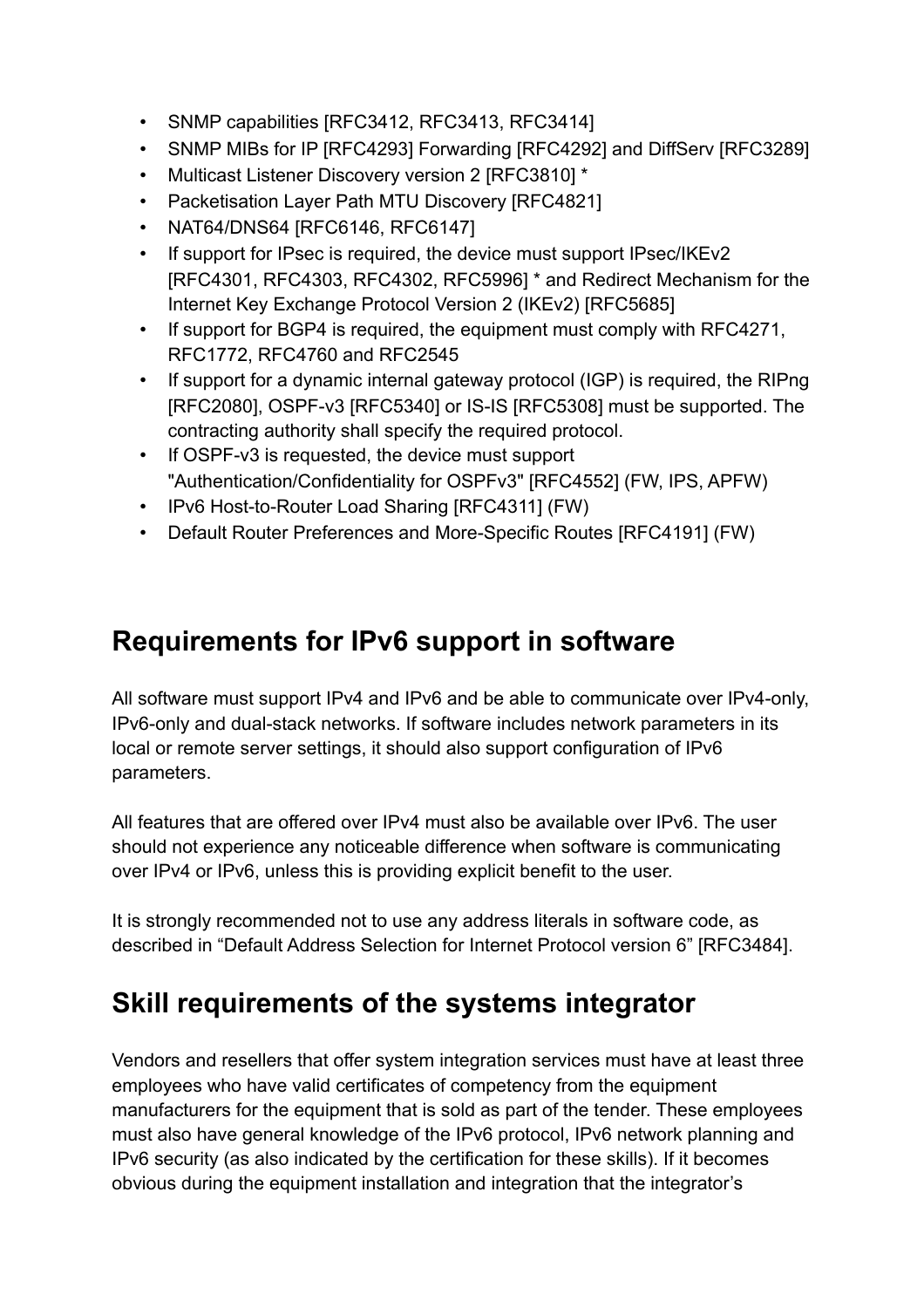knowledge, competence and experience is not sufficient to successfully install and configure the equipment to establish normal IPv4 and IPv6 communication with the network, the agreement shall be canceled and become null and void.

The definition of proper integration, timing and degree of disruption of the network during the assembly shall be a matter of agreement between the client and systems integrator.

It is also recommended that a systems integrator and its employees have a broad knowledge of IPv6 and generic IPv6 certificates other than those specifically offered by the equipment manufacturers. These certificates can be obtained from independent education providers. Such knowledge may be awarded extra points in the tender process.

All bidders in the tender process must sign a declaration, which indicates that the company and its employees have passed technical training for design, construction and integration of ICT equipment in IPv4 and IPv6 networks. A sample of such a declaration is shown below.

#### <span id="page-16-0"></span>**Declaration of IPv6 competence**

Tender initiators should require technical IPv6 competence declaration from the equipment supplier or integrator. IPv6 knowledge and experience is required to assure proper installation and integration of IPv6 in the ICT environment.

The declaration should say that the equipment supplier or system integrator declares under criminal and material responsibility:

- That they have a sufficient number of people employed to perform offered services;
- That those employees are professionally trained for their work design, construction and integration of ICT equipment in both IPv4 and IPv6 networks and environments;
- That the quality of offered services meets the requirements laid out in the tender documents, and that these requirements apply to both IPv4 and IPv6.

Note that declarations like this can vary depending on local legislation. Therefore translators and tender initiators should get legal advice on the exact wording for these requirements.